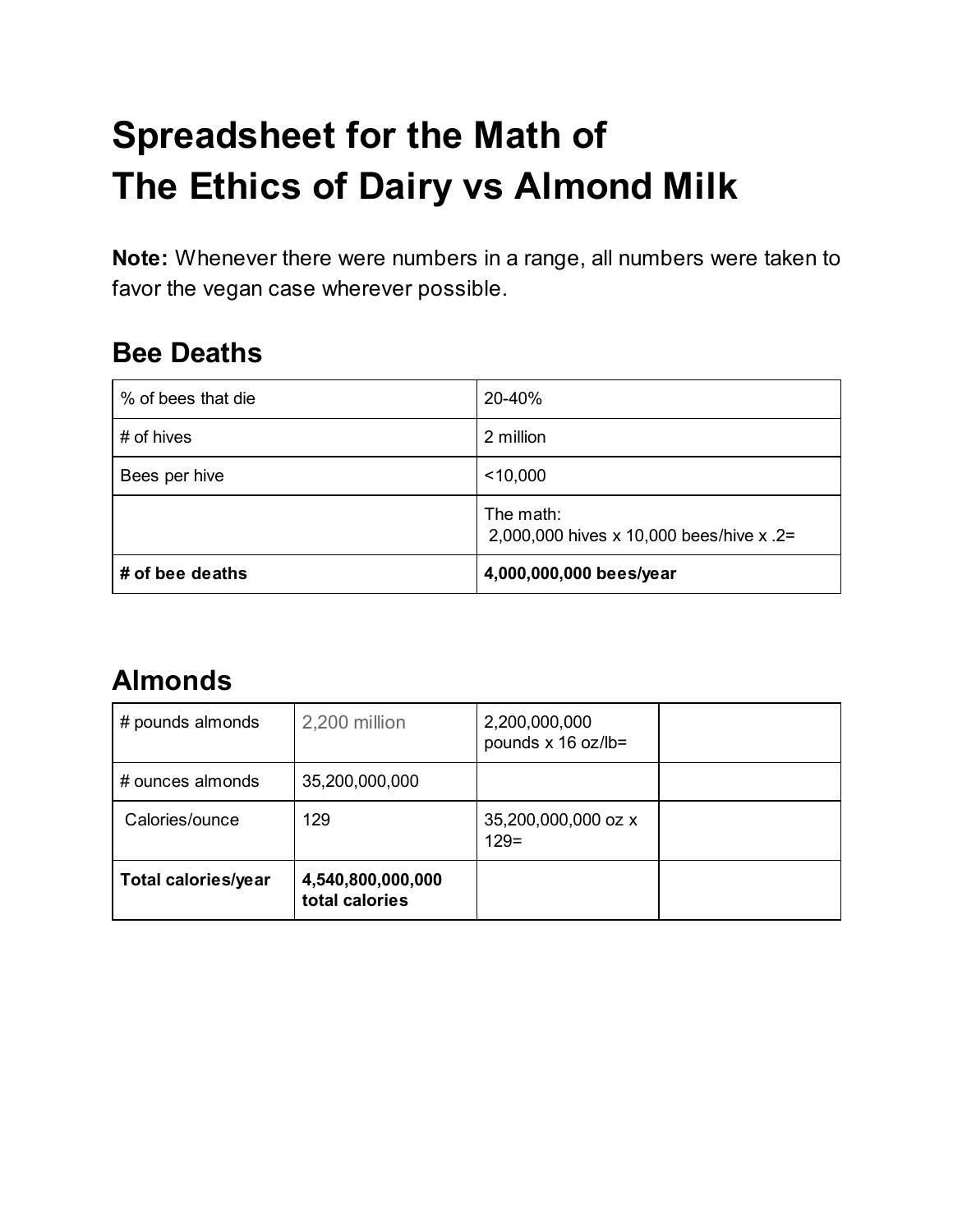## **Honey**

| Total honey produced                             | 1.47 million pounds                        | 1,470,000 lbs                       |
|--------------------------------------------------|--------------------------------------------|-------------------------------------|
| calories per pound                               | 1,382 calories per pound                   | 1,382 cal/lb x 1,470,000<br>$lbs =$ |
| <b>Total Calories</b>                            | 2,031,540,000 calories                     |                                     |
| % of bees used in the almond<br>harvest          | 70%                                        | $2,031,540,000 \times .7=$          |
| Bees/calorie                                     | 1,422,078,000                              |                                     |
| Bees Time Foraging on<br>Almonds(months)         | 1 month or less of 9<br>months/year forage | $1,422,078,000 / 9 =$               |
| <b>Total calories of</b><br>honey/almond harvest | 158,008,666                                |                                     |

## **Total Bee Calories**

| Total almond harvest calories | 4,540,958,008,667 |
|-------------------------------|-------------------|
| I Honey calories              | 158,008,667       |
| Almond calories               | 4,540,800,000,000 |

#### **Calories/Bee Death**

| ∣ Calories/Bee Death              | 1,135             |
|-----------------------------------|-------------------|
| l Total almond harvest bee deaths | 4,000,000,000     |
| l Total almond harvest calories.  | 4,540,958,008,667 |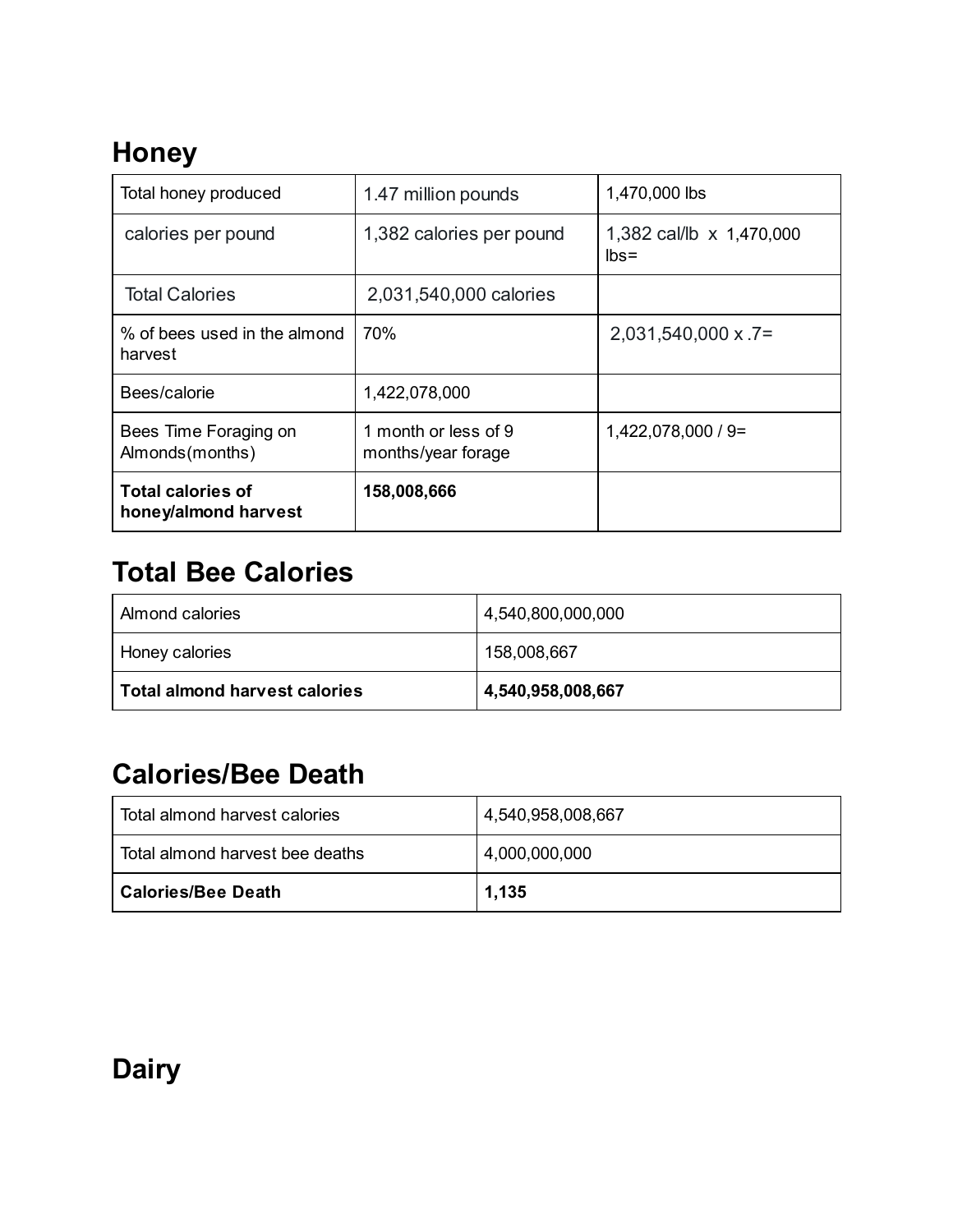| Pounds milk                | 17,500 million pounds | 17,500,000,000 pounds of<br>milk |
|----------------------------|-----------------------|----------------------------------|
| Calories/pound             | 272                   | 17,500,000,000 x 272=            |
| <b>Total milk calories</b> | 4,760,000,000,000     |                                  |

#### **Cow Deaths**

| <b>Total slaughtered/year</b> | 1,800,000<br>cow deaths/year     |
|-------------------------------|----------------------------------|
|                               | Math:<br>$.2 \times 9,000,000 =$ |
| % slaughtered/year            | 20%                              |
| # dairy cows total            | 9 million                        |

## **Beef from Dairy Cows**

| # of cows/year             | 1,800,000       |                    |
|----------------------------|-----------------|--------------------|
| Pounds beef/cow            | 430             | 430 x 1,800,000=   |
| Total pounds of<br>beef/yr | 774,000,000     |                    |
| Calories/pound             | 650-1200        | 774,000,000 x 650= |
| <b>Total beef calories</b> | 503,100,000,000 |                    |

## **Total Dairy Cow Calories**

| Beef calories | 503,100,000,000 |
|---------------|-----------------|
|               |                 |